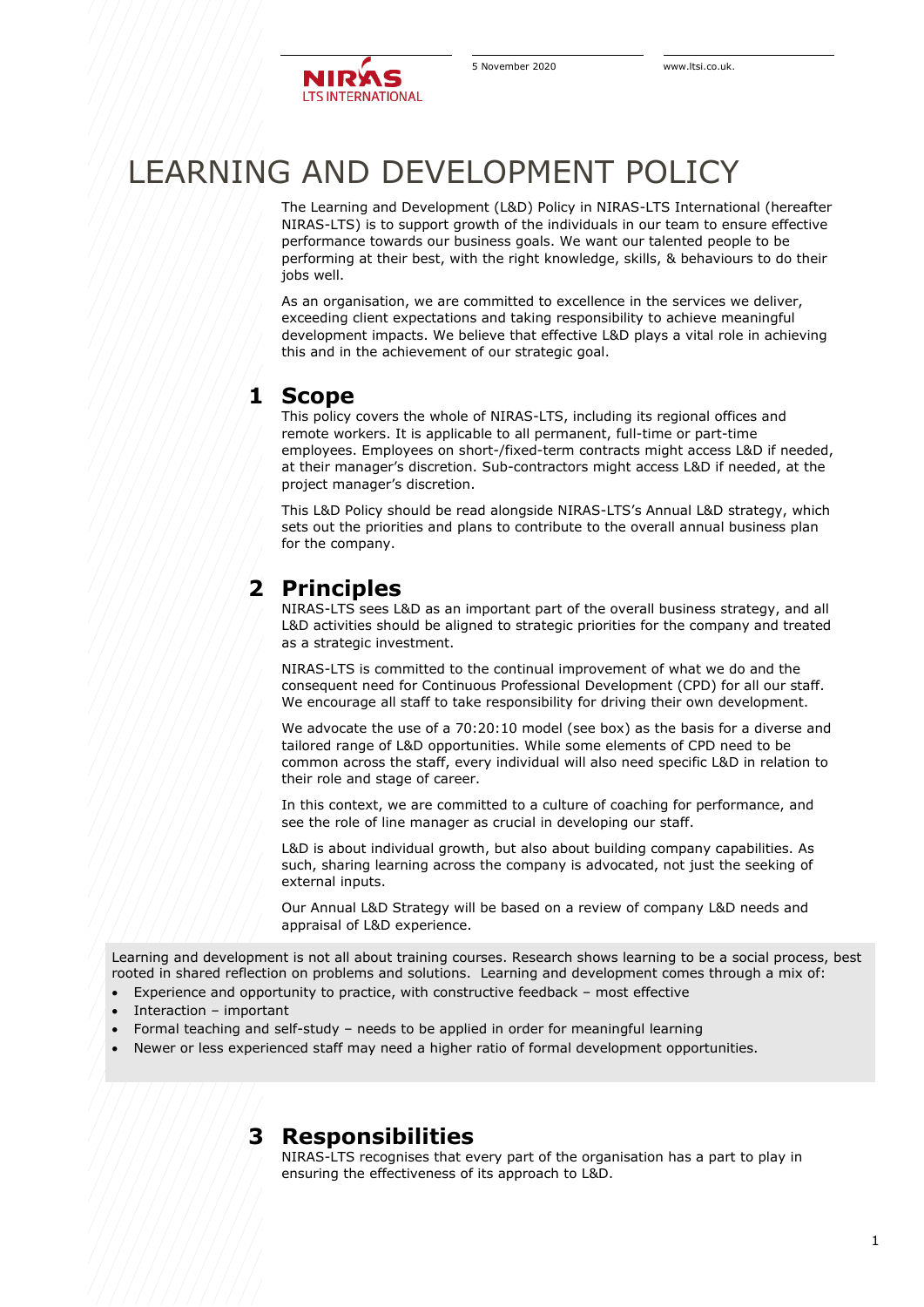NIRAS-LTS supports collaboration between employees, managers and our L&D and HR Coordinator to build a culture of continuous improvement. The main roles and responsibilities are set out here:

- The **NIRAS-LTS Executive Team** has overall accountability for the effectiveness both of this policy and the Annual L&D Strategy. The Board commits to regularly reviewing progress with L&D and to include L&D on its regular agenda.
- **Individuals** Every member of NIRAS-LTS staff has responsibility to proactively seek learning opportunities, manage their own development, and maintain a record of L&D inputs. Individuals are encouraged to identify their own learning needs, learn through a wide range of methods and apply it to their work. They are encouraged to reflect on learning and share it with colleagues (e.g. through Slack, BBLs, internal training, in market, bid and project teams, writing bulletin articles).
- **Line managers** NIRAS-LTS believes that every line manager throughout the organisation has a key part to play in contributing to the working of this L&D policy. Line managers will be provided with learning and support to enable them to deliver on this responsibility and it will be included within the performance criteria for every line manager's role. Responsibilities will include:
	- Assessing the performance of staff members (through a 360 process as required) and providing regular feedback to support their growth and identify development needs;
	- o Discussing and supporting development needs of the people they manage, ensuring staff members take up appropriate learning and development opportunities, and encouraging staff to reflect on their learning, share this with colleagues and apply their learning;
	- o Using a coaching approach, help staff to work through challenges and identify L&D needs and solutions for themselves.
- The NIRAS-LTS Executive team will identify/agree the arising company L&D needs which can be addressed by internal training/CPD (regular core knowledge exchange sessions, managed by the L&D Lead).
- The NIRAS-LTS L&D lead and HR Coordinator will update the information available on the relevant Slack channel as a library of potential external L&D inputs, and the HR coordinator will maintain a register/record of participation in core knowledge exchange sessions.

#### **3.1 Principles**

NIRAS-LTS commits to offering:

- Internal sessions for all staff covering core knowledge exchange
- Each year, the Executive Team will determine the training budget available to staff and the number of paid personal development days for every staff member for individual L&D, on the approval of their line manager. Higher costs or greater time commitments need to be agreed by the Executive Team.
- Specific needs as identified in the Annual L&D Strategy.

NIRAS-LTS is fully committed to valuing the contribution of a diverse workforce in providing its services.

All NIRAS-LTS's L&D activities will be carried out in accordance with our Health and Safety Policy.

NIRAS-LTS is committed to working within the requirements of the GDPR and FOI Act, as set out in its Data Protection Policy. All staff should maintain a current CPD record and to contribute to maintaining up-to-date and accurate records of all